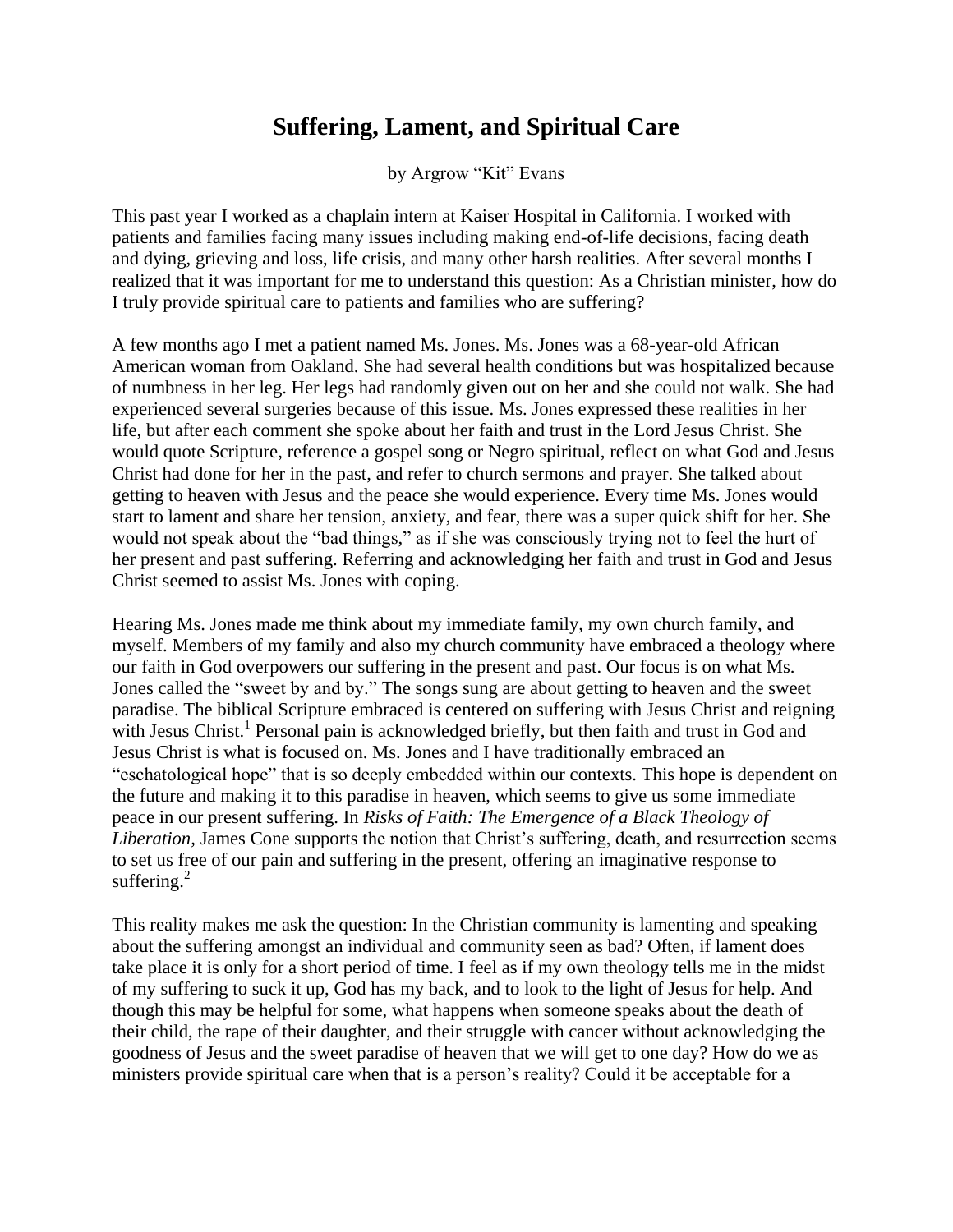person to boldly lament and speak about his or her suffering and pain without referring to God as light and Jesus Christ never putting more on us than we can bear?

I had to wrestle with these questions as a chaplain intern. When I first started to provide spiritual care for people, I noticed that I did well with being a compassionate presence for patients. I was able to actively listen and explore the feelings and needs that arose in patients who were dealing with challenges. But, I had one big problem. In my listening, I would always listen to hear what the person's loving support network was, how their relationship with God, Jesus, spirit assisted them in their healing, and/or what gave them light in the midst of their suffering. Instead of being fully present with them in their suffering, I was continuously looking to find the good in the midst of their bad situation and I always verbally reflected this good back to them. This deferring to the good in bad situations was obviously a consequence of my own theological beliefs. And when there seemed to be too much bad happening in the patient's life I would unconsciously pray with the person, refer them to a Bible verse, etc.

Over the last few months I have learned a very important lesson. Though my faith may be centered in embracing a type of Christian-based eschatological hope and its connection to the life, death, and resurrection of Jesus Christ, I must meet people where they are. When providing spiritual care to patients who are suffering, do I tell them to look to the light of Jesus Christ and he will make things better? I now understand the importance of providing a safe space for lament.

Recently, my pastor mentor referred me to Psalm 88. It reads:

O LORD God of my salvation, I have cried day and night before thee:

Let my prayer come before thee: incline thine ear unto my cry;

For my soul is full of troubles: and my life draweth nigh unto the grave.

I am counted with them that go down into the pit: I am as a man that hath no strength:

Free among the dead, like the slain that lie in the grave, whom thou rememberest no more: and they are cut off from thy hand.

Thou hast laid me in the lowest pit, in darkness, in the deeps.

Thy wrath lieth hard upon me, and thou hast afflicted me with all thy waves. Selah.

Thou hast put away mine acquaintance far from me; thou hast made me an abomination unto them: I am shut up, and I cannot come forth.

Mine eye mourneth by reason of affliction: LORD, I have called daily upon thee, I have stretched out my hands unto thee.

Wilt thou shew wonders to the dead? shall the dead arise and praise thee? Selah.

Shall thy loving-kindness be declared in the grave? or thy faithfulness in destruction?

Shall thy wonders be known in the dark? and thy righteousness in the land of forgetfulness?

But unto thee have I cried, O LORD; and in the morning shall my prayer prevent thee.

LORD, why castest thou off my soul? why hidest thou thy face from me?

I am afflicted and ready to die from my youth up: while I suffer thy terrors I am distracted. Thy fierce wrath goeth over me; thy terrors have cut me off.

They came round about me daily like water; they compassed me about together.

Lover and friend hast thou put far from me, and mine acquaintance into darkness. $3$